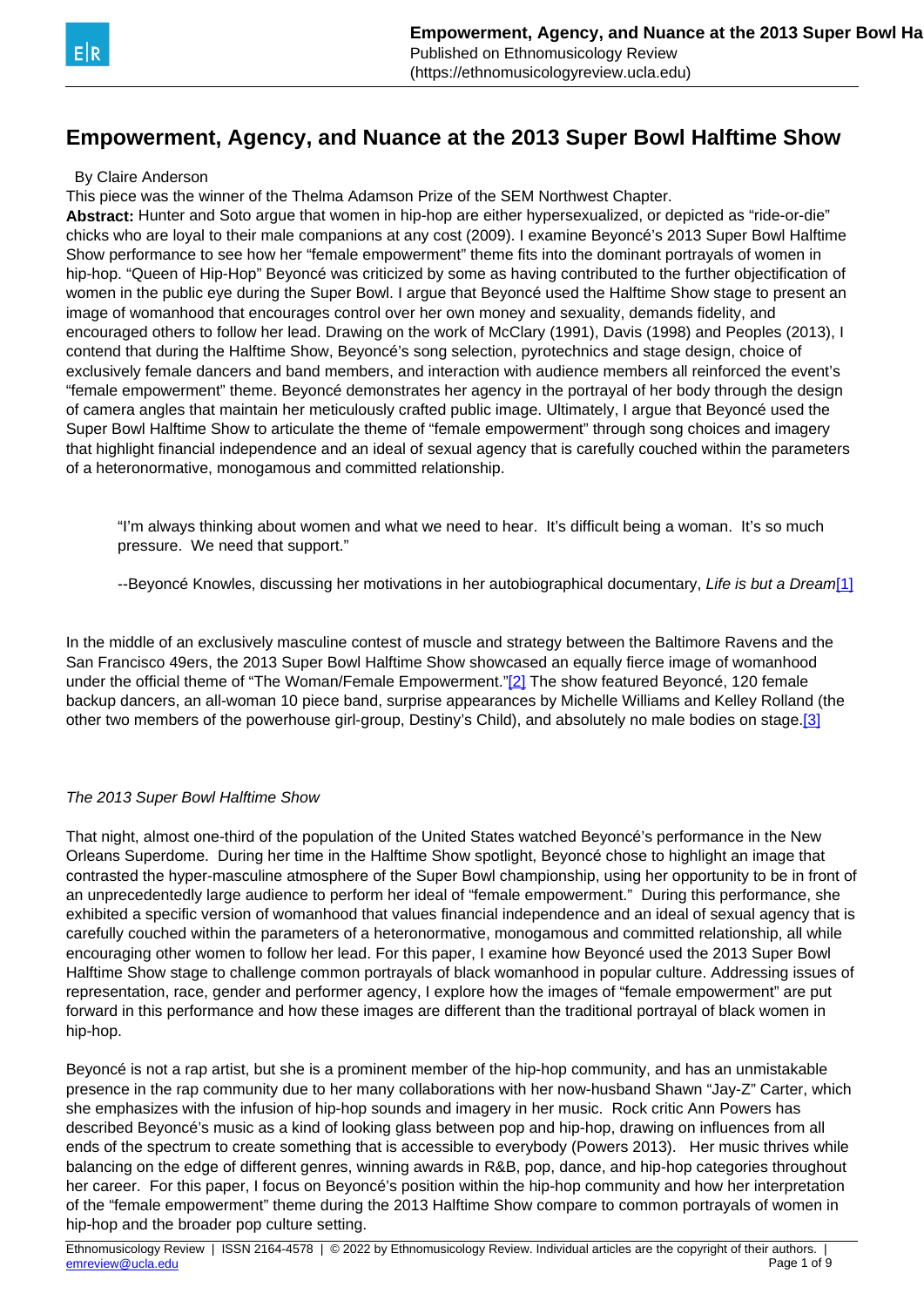## <span id="page-1-0"></span>**Sexual Agency, Beyond the Trope of the Jezebel**

Pop culture depictions of the Jezebel trope historically mapped sexual availability onto black women's bodies. In a content analysis of the top hip-hop songs from 2002 and 2003—the same era in which Beyoncé released her first solo album, including many of the songs chosen for the Halftime Show performance—Hunter and Soto found two specific variations of the Jezebel theme. In their examination of the ideals of womanhood that are exhibited within their sample, they found that the major themes describing women of color could be divided into two categories: the sex worker and the "ride or die chicks" who are loyal to their men at any cost (Hunter and Soto 2009). These images are not just found in lyrics by male artists (like Jay-Z, whose "03 Bonnie and Clyde" collaboration with Beyoncé was included in the study), but also in the work of female performers (like Lil' Kim) who they claim also draw "on the familiar, historical image of the jezebel, the hypersexual black woman" in their songs (Hunter and Soto 2009, 181). In this paper, I examine these two tropes, and how those common portrayals of hip-hop womanhood are challenged within Beyoncé's performance at the Super Bowl. I argue that, within the 2013 Super Bowl Halftime Show performance, Beyoncé models a different image of black womanhood in hip-hop that defies these categories. More specifically, she presents an image of a black woman who values financial independence and exudes sexual agency.

Although there were tens of thousands of people watching the show live in the Superdome, millions more were watching from home on their television or computer screens, meaning the primary mode of exposure for the audience was through the lens of a camera. At many points during the Halftime Show, this mediation of the imagery added nuance to Beyoncé's message to her audience, and hinted at her control over the imagery presented during the performance. Beyoncé emphasized her role in the design of the event during the pre-show press conference, and she underscored her role in the design of all of her shows in her autobiographical documentary Life is but a Dream, where she carefully crafts a story that emphasizes her control over her performances and public image. Beyoncé hints at her agency in the design of the camera angles throughout the show, when with every close-up she is staring straight into the camera. In the opening sequence of the Super Bowl Halftime Show, Beyoncé used camera angles to establish herself as the powerful main attraction. In three separate ways (her image as a part of the stage, the larger than life outline of her body in fire, and with herself being raised on a pedestal [see the Halftime Show video 0:40-1:25][\[4\]\)](#page-1-0) she established her presence and her body as the focal point for viewers both at home and in the stadium.

The outfit Beyoncé chose for her Super Bowl Halftime Show (a black leather/lace sleeveless leotard with a v-neck cut down to her stomach, with matching black leg and wrist-warmers, all on top of a nude body suit) was the focus of much criticism. Anne Helen Peterson wrote on her blog Celebrity Gossip, Academic Style, that the outfit "basically taught my lesson on the way that the male gaze objectifies and fetishizes the otherwise powerful female body" (Winfrey Harris 2013). In response to Petersen, feminist writer Tamara Winfrey Harris argues that "Beyoncé's use of body is criticized as thoughtless and without value beyond male titillation, providing a modern example of the age-old racist juxtaposition of animalistic black sexuality vs. controlled, intentional, and civilized white sexuality" (Winfrey Harris 2013). Building from Winfrey-Harris, I further argue that the risqué elements of the ensemble were dramatically downplayed by choices in camera angle and perspective. Almost all close-ups of the singer were focused on her face, showing no more of her body than from her shoulders up. All other angles would show her full body, and in most cases the emphasis was on her movements and dance, giving an impression of avoidance of the hypersexualized depictions of women performers of Halftime Shows past.[\[5\]](#page-1-0)

According to self-described hip-hop feminist Gwendolyn Pough, the choice to sing sexually explicit lyrics or wear revealing outfits in a hip-hop setting is a form of defiance, and is bringing wreck (a hip-hop term that connotes fighting, recreation, skill, boasting, or violence) to the limited interpretations of black women's bodies in the public sphere (Pough 2004, 17). In her 2004 book Check It While I Wreck It, she addresses the role that black women play both in hip-hop and the greater US public sphere. Pough analyzes how love is expressed in the hip-hop community, and argues that hip-hop is a space to push black men and women into a more progressive dialog about gender and sexuality. She examines the portrayals of black womanhood through lyrics performed by male artists like Biggie Smalls, who idealizes the role of his "bitch," a submissive lover who is willing to die for her man (Pough 2004, 178). These images are reinforced by rappers Lil' Kim, who raps about her sexual escapades and the compensation she gets from her partners, and Foxy Brown, who raps about being willing to die for her man (Pough 2004, 183-184). Pough's findings agree with Hunter and Soto, in that these are limited portrayals of black womanhood in hip-hop culture. However, Pough argues that these expressions of sexual agency **"**offer Black women a chance to face old demons and not let the stereotypes of slavery inform or control their lives. After years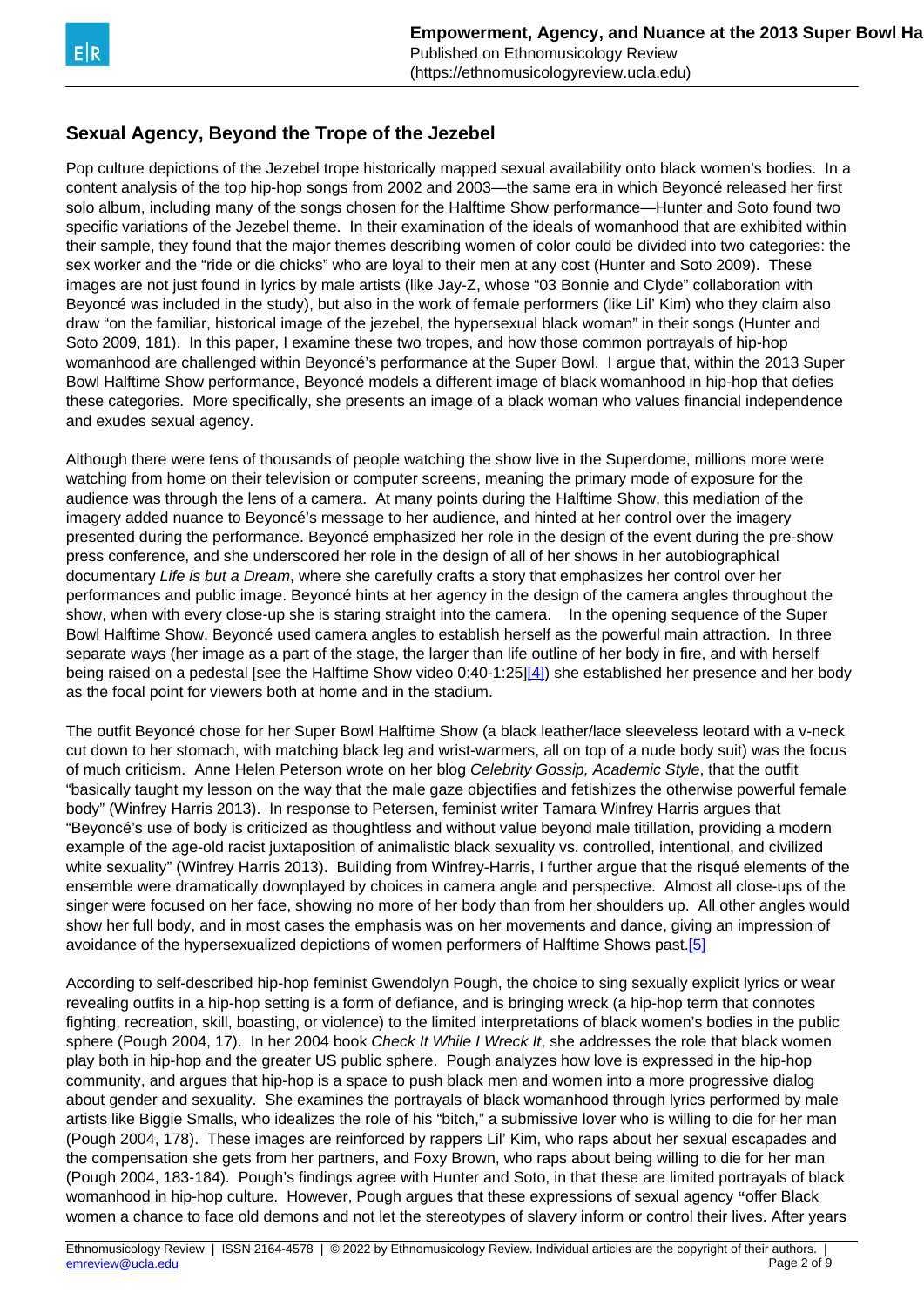**Empowerment, Agency, and Nuance at the 2013 Super Bowl Halby** 

Published on Ethnomusicology Review (https://ethnomusicologyreview.ucla.edu)

<span id="page-2-0"></span>of black women being read as supersexual—or asexual, in the case of the mammy stereotype—the lyrics of these women rappers offer black women a chance to be proud of—and indeed flaunt—their sexuality" (Pough 2004, 188). Pop culture stereotypes of black women are generally boiled down to the images of the hyper-sexualized "Jezebel" or the asexual "mammy" character. According to Pough, performances of sexuality and sexually explicit lyrics offer a chance for black American women to reclaim their sexual agency in the face of those stereotypes, which was one component of how Beyoncé performed her sexuality on stage.

In the Super Bowl performance, Beyoncé complicates the idea of women in hip-hop as merely sexual objects. In her performance of "Baby Boy," for example, Beyoncé is rejecting the idea of women in hip-hop as merely sexual objects by expressing her sexuality, and establishing sexual agency within the boundaries of her adherence to a dominant ideal of a monogamous relationship (See Halftime Show video 5:55 to 7:20 )[\[6\].](#page-2-0) In terms of sexually explicit lyrical content, the song "Baby Boy," a collaboration with Jamaican rapper Sean Paul from 2003, is the raciest example from Beyoncé's Super Bowl set. In the lyrics of this song, Beyoncé is demonstrating her sexual agency by discussing her fantasies and desires as a part of this duet, and is exerting her influence on her male partner, rather than being submissively objectified. "Baby Boy" was originally marketed as a follow-up to Beyoncé's 2003 collaboration with Jay-Z called "03 Bonnie and Clyde" (Kaufman 2003). By connecting the fantasies described in "Baby Boy" with the song she sang with her now-husband, Beyoncé's carefully controlled image as a woman in a committed relationship remains unsullied by her singing about her sexual fantasies in a duet with another man. With this narrative surrounding the setting for the expression of her sexual desires, Beyoncé is also constructing clear parameters around her perceived sexual availability. In a way that echoes Pough's descriptions of demonstrating sexual agency through explicit lyrics, Beyoncé uses this song to establish her agency by defining the situation in which this expression of sexuality is appropriate.

I argue that in "Baby Boy", Beyoncé is balancing the demonstration of agency and control over her desires and her body, within the parameters of the politics of respectability, which is described by Durham, Cooper and Morris as "a range of strategies, largely regarding notions of honor, self-respect, piety, and propriety, deployed by progressive black women to promote racial uplift and women's rights and to secure broader access to the public sphere" (Durham et al, 724). The parameters of "the politics of respectability" were a reaction to the hyper-sexualized image of black women and an attempt to reclaim an image of respectability in the public eye. These limitations make for a difficult terrain for women performers, like Beyoncé, who are attempting to reclaim sexual agency and rebel against the category of "Jezebel". With the song "Baby Boy," Beyoncé is skirting the line between being respectable and bringing wreck to hip-hop by emphasizing her fidelity to her now-husband, then boyfriend, when expressing sexual desires or showing sexual agency.

In their study of images of womanhood in hip-hop, Hunter and Soto also described the recurring theme of a "ride or die chick," or a woman who is loyal to her man at any cost. The Beyoncé/Jay-Z collaboration from 2003 called "03 Bonnie and Clyde" (which was not featured in the halftime show) was a specific example cited by Hunter and Soto that illustrates the portrayal of an unequal relationship between a woman and her boyfriend. The song and its video tell the story of a man and woman running from the law, in which it is implied that the man makes the decisions and holds the cash. In the Super Bowl performance, however, Beyoncé chose to perform songs that illustrate the opposite dynamic: that of a truly independent woman.

A subtle, but recurring, way that the 2013 Halftime Show emphasized its "female empowerment" theme was through example, with songs like "Independent Women Part I." After the members of Destiny's Child appear on stage, the show's light display is simplified to spotlights on the three women. Removing the extra-musical components of the performance puts the attention of the viewer on the lyrics of the songs, right when the members of Destiny's Child launch into their girl-power anthem "Independent Women Part I," giving the audience the first image that defies this concept of devoted, one-sided fidelity (see Halftime Show video 8:10 to 9:20).<sup>[7]</sup> In this example, "Independent Women Part I," establishes a model of a woman who is financially independent, going against the dominant portrayals in hip-hop as described by Hunter and Soto. The opening lines of "Independent Women Part I" ("Tell me what you think about me/I buy my own diamonds and I buy my own rings") emphasize the novelty of financial independence in this context. The singer is challenging her audience to see if they would dare speak out against the idea of a financially independent woman, which goes towards the event's "female empowerment" theme. Then the trio tells the independent women in the crowd to "Throw your hands up at me," encouraging women to show pride and to see that there are other "independent women" in the community, and in this case the audience, around them.

In Blues Legacies and Black Feminism, Angela Davis examines the ways in which early blues women Gertrude "Ma" Rainey, Bessie Smith and Billie Holiday, expressed the traditions and culture of women in working-class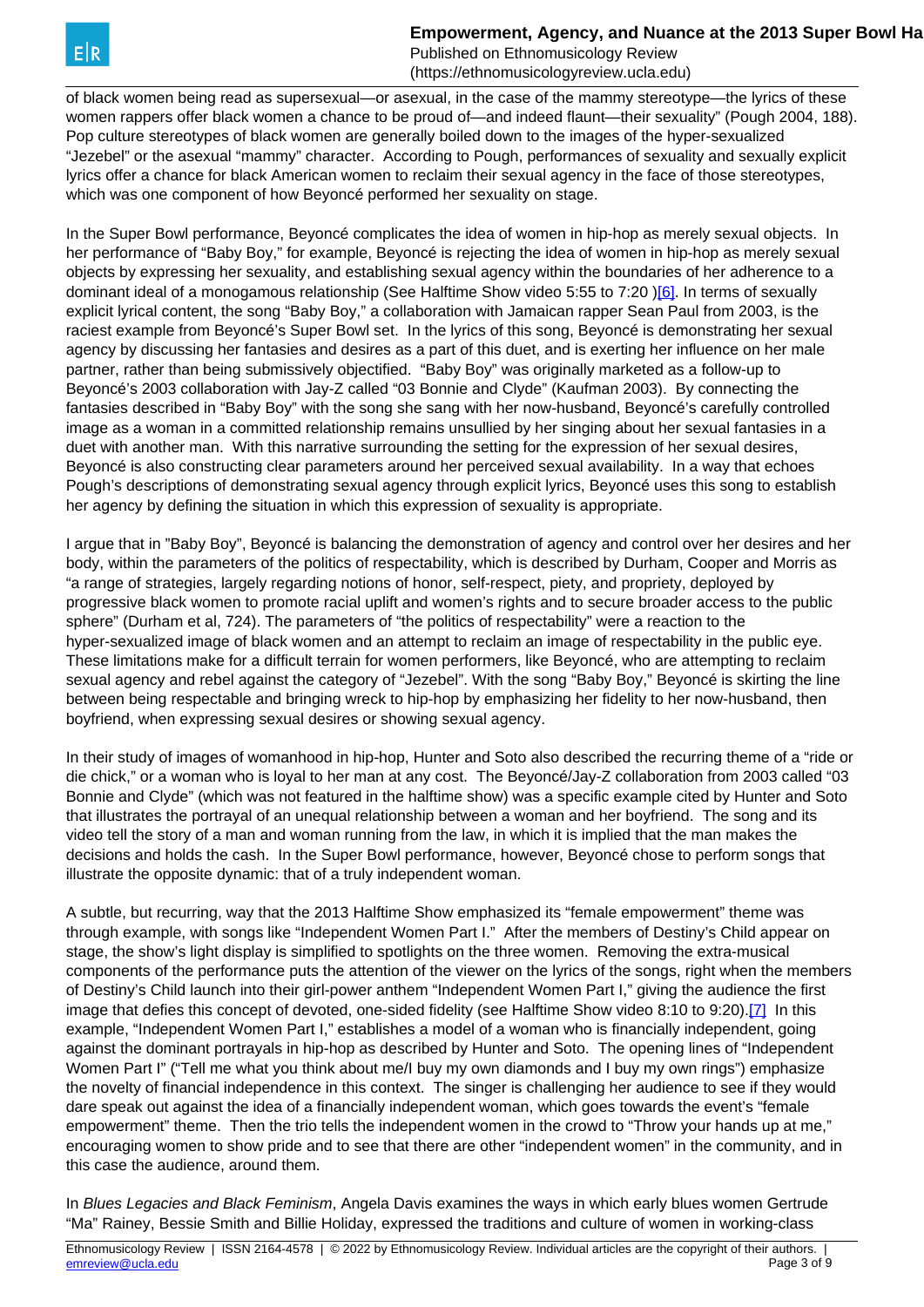**Empowerment, Agency, and Nuance at the 2013 Super Bowl Halby** 

Published on Ethnomusicology Review (https://ethnomusicologyreview.ucla.edu)

<span id="page-3-0"></span>black communities, which provides a means to further understand the cultural work Beyoncé was doing through her performance at the Super Bowl. Davis uses detailed examinations of the lyrics of Rainey, Smith and Holiday, three early recording-era stars, in the context of the history of the black community in the United States to show how feminist attitudes are expressed through song. Looking at this oral tradition of black feminism, Davis asked what could be learned from these blues women and "how their work addressed urgent social issues and helped to shape collective modes of black consciousness" (Davis 1998, p. xiv ). Through this musical and cultural analysis, Davis explores how issues of sexuality and community building were expressed through a fluidity of language and in the way these women chose to accent and twist the words of the songs they sung. In the lyrics of songs performed by Ma Rainey and Bessie Smith, Davis finds an emotional stance that emphasizes independence and assertiveness (Davis 1998, p. 21). According to Davis: "One of the principal modes of community-building in women's blues is that of sharing experiences for the purpose of instructing women how to conduct their lives" (Davis 1998, 53). At the Super Bowl, Beyoncé appeared to demonstrate a connection to these founding women of blues in how she used the lyrics of the songs she chose for this performance to emphasize the "female empowerment" theme, and go against dominant portrayals of gender roles in a hip-hop setting. In doing so, she created a space for women to build solidarity around those unorthodox ideas. Beyoncé's lyrics add another layer to what Davis calls the "jagged continuum of group experiences" started by women like Ma Rainey and Bessie Smith, whose songs "encouraged intimacy and familiarity between women" (Davis 1998, p. 62).

"Single Ladies (Put a Ring on It)" is another song that adds a layer of defiance to the message of "female empowerment" in a hip-hop context (see Halftime Show video 9:45 to 11:20). Dismissing this rhythmic and catchy tune as a pseudo-feminist anthem due to a materialistic message that equates love with diamonds, as some have done in the past[,\[8\]](#page-3-0) misses much of the cultural context that surrounds the messages the song carries. Like the call-and-response section of "Independent Women Part I," the opening of "Single Ladies" asks single women to "put your hands up." Again, by asking women to identify themselves as single, Beyoncé is normalizing this idea of independence. Further emphasizing this image of empowered women, Beyoncé uses this point in the Halftime Show to bring out all 120 female backup dancers, filling the stage with energetic and strong examples of womanhood. The lyrics of this song are informing a former lover that he lost his girl because he failed to commit to her. The song is not giving an ultimatum, but rather saying that the "ex" missed his chance, and now the singer has lost interest. This narrative defies the usual depiction of "ride or die" women in hip-hop, as committed to their partners at all costs. Instead, the message puts the needs of the woman above those of her partner, giving a different example of empowerment though solidarity with other women who put their needs above those of their (now-former) partners.

## **A "Feminine Ending"**

After the final percussive hits of "Single Ladies," as all the dancers leave the stage, Beyoncé takes a moment to connect to the crowd in the stadium. "Everybody put your hands towards me. Everybody. I want to feel your energy," she says as the lights dim to just an electric blue hue behind the cool white spotlight. Just then, the band signals the beginning of the final song: "Halo" (see Halftime Show video 11:20 to 13:55). Beyoncé begins the power ballad standing, but by the end of the first lines ("Remember those walls I built?/Baby they're tumblin' down") she falls down on one knee. The camera cuts to a close-up and catches the teardrop she mimes on her face as she hits the last note of the following phrase ("Didn't mean to put up a fight/Didn't mean to make a sound") which ends on the lowest note Beyoncé sings in the entire performance. Though she is kneeling, from that point on television viewers are not given a perspective of her being below them, cowering or defeated. The perspective on the television screen is as if viewers were a part of the crowd below her, looking up between outstretched hands that wave back and forth with Beyoncé's body. It quickly becomes clear that her decision to kneel down is not invoking images of defeat but instead is a way to create a more personal connection with her audience as she reaches into the crowd and enthusiastically tosses her blond hair from side to side, making the television audience forget she is performing for a stadium full of tens of thousands of people. The cameras switch to an overhead view, which reveals that white sheets have been opened up around the stage, creating an image that replicates the way Beyoncé's hair was waving back and forth for the crowd. Beyoncé stands to her feet and with a sense of great purpose, strides to the other side of the stage where she again kneels down and reaches into the crowd. Her voice, stronger than ever before, indicates that she is nowhere near defeat, though somewhat exhausted after thirteen minutes of all-out singing and dancing.

The performance analysis in this paper is influenced in part by the work of Susan McClary. In her book, Feminine Endings, McClary constructs a framework for feminist music criticism, which addresses issues that have historically been of little interest to musicologists. McClary discusses how broad issues of musical signification and, more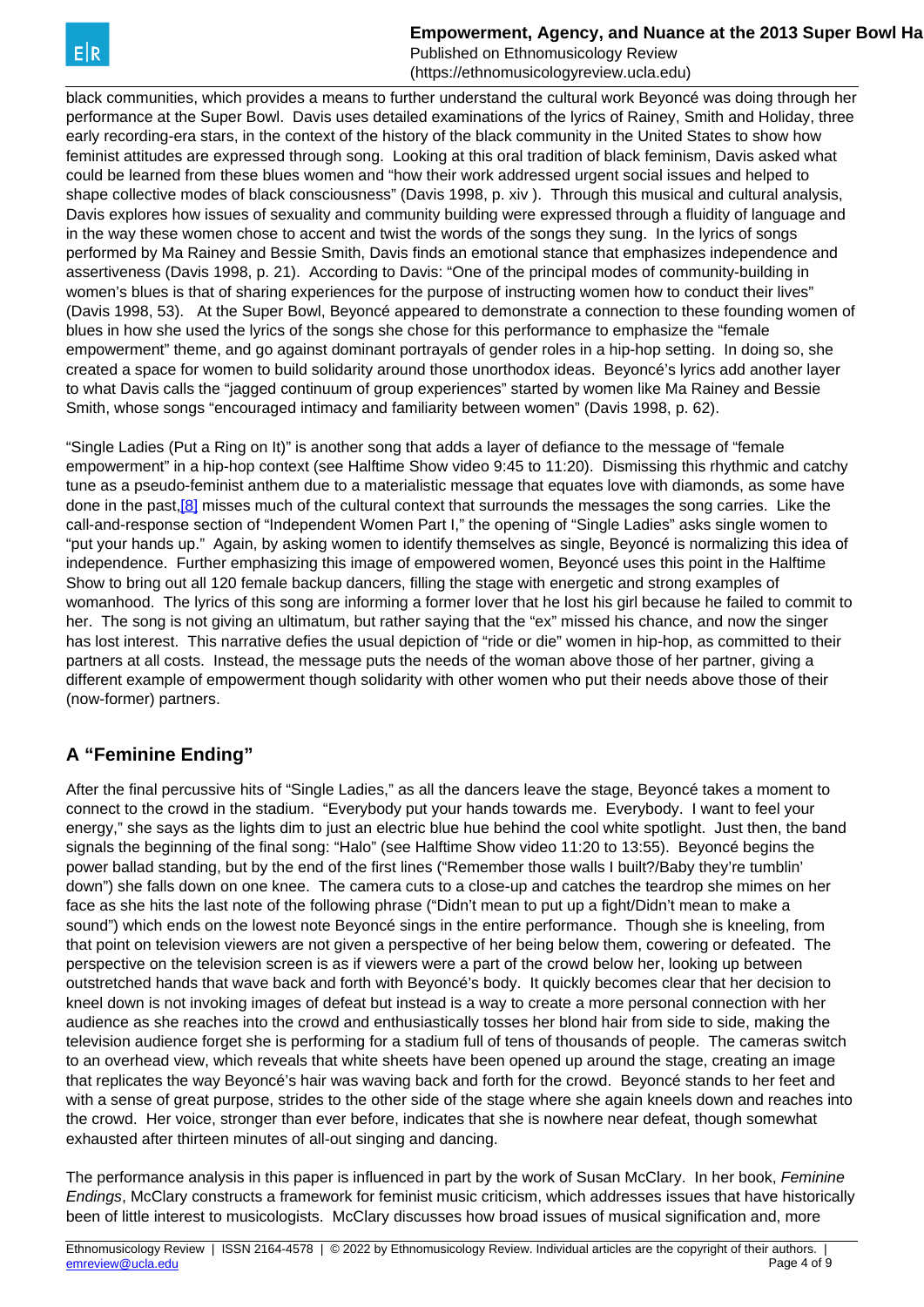**Empowerment, Agency, and Nuance at the 2013 Super Bowl Halby** 

Published on Ethnomusicology Review (https://ethnomusicologyreview.ucla.edu)

<span id="page-4-0"></span>specifically, underlying fear of women and of the body should not be ignored in the analysis of music and performance. The chapter "Living to Tell: Madonna's Resurrection of the Fleshly" looks at the way Madonna uses music to create images of liberation in the generally repressive arena of pop music. In her analysis of "Here I go again" McClary looks specifically at how Madonna defies tonal expectations by using cadences that end on the "feminine" sixth scale degree, never resolving down to the "masculine" fifth. McClary sees this as an attempt to subvert the traditional gender ideas in music theory, and her use of musical analysis in the discussion of pop styles addresses the aspect that is often ignored by musicologists, which is why listeners experience the emotional reactions they do to a piece of music. Beyoncé uses similar forms of subtle subversions of "masculine" ideals of traditional music theory in her performance of the song "Halo." Beyoncé finishes the song with one long melismatic line that ends on the fourth beat of the measure. The band follows, two beats later, on the two. Both of these endings are what Susan McClary would refer to as "feminine endings" or cadences that fall on the "weaker" up-beats of the measure, rejecting (as she says) "the hegemonic control of the barline" (McClary 1991: 9, 11). A fitting end for a song whose chord progression of I-ii-vi-IV completely omits the strong dominant ("masculine") chord, in favor of the more "feminine" sixth and sub-dominant chords. The common imagery of a defeated woman at the end of a performance, as referenced by McClary in her analysis which compares the end of the opera "Carmen" to Madonna's performance, is further complicated by the larger than life image of Beyoncé in the stage. In the final beats of the piece, Beyoncé throws her body backwards to the floor, jubilantly, just as a last blast of fire leaves the stage. The angle of the camera made it appear as if the explosion came directly from her womb, again complicating the traditional image of defeat. Immediately following the end of the piece, Beyoncé stands and does something unusual for a performance in this setting: rather than disappear in a cloud of smoke (like Madonna did at the end of her 2012 Super Bowl performance) she stands up and thanks the crowd, taking a well-earned moment in the spotlight. She does not disappear or cower from the crowd or the camera, as McClary argues historical depictions of women in music have conditioned us to expect. Instead she stands proudly, and takes a bow.

### **Conclusion**

"It really pisses me off that women don't get the same opportunities as men do, or money, for that matter. Because, let's face it, money gives men the power to run the show. It gives men the power to define our values and to define what's sexy and what's feminine, and that's bullshit. At the end of the day, it's not about equal rights; it is about how we think. We have to reshape our own perception of how we view ourselves. We have to step up as women, and take the lead, and step as high as humanly possible."

--Beyoncé Knowles, discussing her song "Girls" in her documentary Life is But a Dream[\[9\]](#page-4-0)

In this paper, I attribute a huge amount of creative control to Beyoncé. Though she is listed as a writer and co-producer for all of the songs in this performance (with the exception of "Single Ladies (Put a Ring on It)" for which she is attributed with only a writing credit) I acknowledge that her music, performances and videos are no doubt the result of a collaborative process that includes many co-producers, co-writers, studio musicians, backup singers, choreographers, designers and image consultants. Through all of this, however, Beyoncé maintains control of the presentation of her image and her message to the public. In the press conference leading into the Super Bowl she emphasized that the stage, design and flow of the show were all a part of her vision for the event.[\[10\]](#page-4-0) The success of a mega-star like Beyoncé is never in the hands of the artist alone. However, Beyoncé has gone to great lengths in recent years (especially since she separated from her former-manager and father Matthew Knowles) to claim full responsibility for her image and her work.[\[11\]](#page-4-0) These points were highlighted at length in her autobiographical documentary Life is but a Dream, which was controversial precisely because Beyoncé maintained control over the process and the final product of the film, which was criticized as a "feature-length advertisement" (Rosen 2013). Beyoncé has gone to great lengths to demonstrate her agency, especially in the sense that she has final control over her various products, but it would be a mistake to ignore the undoubtedly extensive work done by those around her. In this project, I am stressing her agency in the design of the final product because it conforms to the narrative that Beyoncé herself tends to expound in interviews and through social media.

Beyoncé's careful presentation of her public persona and tightly guarded private life dramatically shapes how we perceive her as a performer. Beyoncé has adopted the dual roles of "America's Sweetheart" and "Queen of Hip-Hop," a title she earned through her own music and is only strengthened by her marriage to a Hip-Hop mogul. As Ann Powers wrote in her review of the Halftime Show "When artists take on the burden of being role models, adapting themselves to an ideal, the pressure for them to be authentic increases a million-fold" (Powers, 2013). In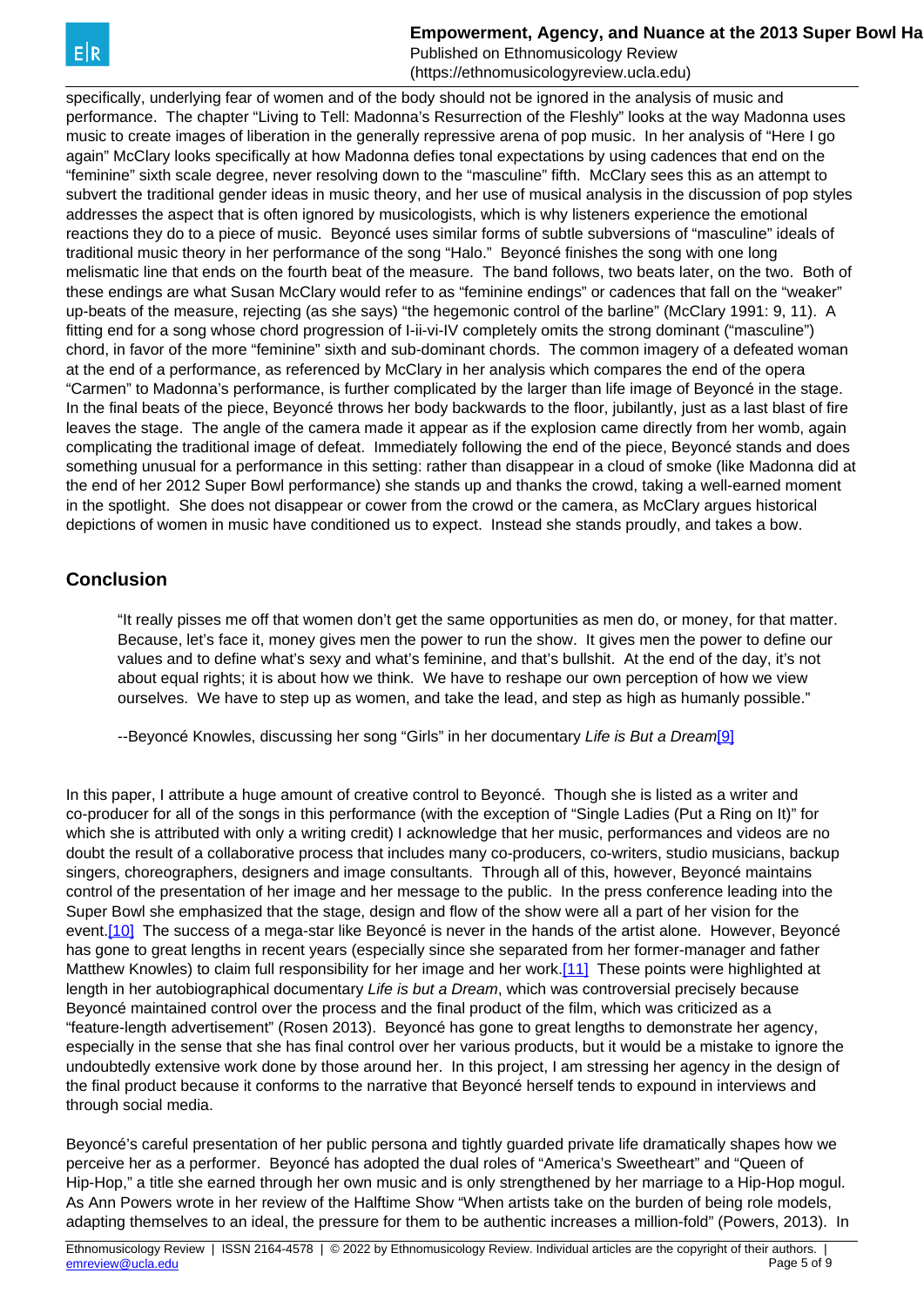

(https://ethnomusicologyreview.ucla.edu)

many ways, this is why it was vital that Beyoncé's Super Bowl performance be above and beyond all expectations for her as a performer. For 16 years she has been cultivating a presence that creates a new image for womanhood in hip-hop culture, and in order to maintain her crown and her influence, she will have to continue to confound expectations.

Beyoncé used her time in the Halftime Show spotlight to highlight an image that contrasted the hyper-masculine atmosphere of the Super Bowl championship, using her opportunity to be in front of an unprecedentedly large audience to perform her ideal of "female empowerment." She exhibited a specific version of womanhood that values financial independence and an ideal of sexual agency that she places within the parameters of a heteronormative, monogamous and committed relationship, all while encouraging other women to follow her lead. I do not suggest that all of Beyoncé's material supports a more complex understanding of black womanhood in the public eye. I do, however, argue that in this performance, the song choices and presentation of her 16-year career present a more nuanced identity.

### **References**

"2013 Superbowl: Beyonce's Press Conference 2013 Talks Lip Syncing And Blue IVY." 2013. http://www.youtube.com/watch?v=RmF-9AfuEac&feature=youtube\_gdata\_player.

"A Surprise Super Bowl Halftime Duet: Beyoncé and Vince Lombardi." 2013a. The Slatest. June 1. http://www.slate .com/blogs/the\_slatest/2013/02/03/beyonce\_super\_bowl\_halftime\_show\_who\_spoke\_at\_the\_beginning\_of\_beyonc e\_s.html.

"Advice for Musicians | OnTheGig.com: The Suga Mamas: Beyonce's All-Girl Band." 2013a. OnTheGig.com. May 20. http://interviews.onthegig.com/2009/06/suga-mamas-beyonces-all-girl-band.html.

"Beyonce Calls Herself a 'Modern-Day Feminist' | Music News | Rolling Stone." 2013. Rollingstone.com. May 26. http://www.rollingstone.com/music/news/beyonce-calls-herself-a-modern-day-feminist-20130403.

"Beyoncé Knowles Biography." 2013. BIO. May 26. http://www.biography.com/people/beyonc%C3%A9-knowles-39230.

"Beyoncé Knowles Discography." 2013. http://en.wikipedia.org/w/index.php?title=Beyonc%C3%A9\_Knowles\_discography&oldid=556676937.

"Beyonce Rocks Super Bowl Halftime Show With Destiny's Child | Music News | Rolling Stone." 2013a. Rollingstone.com. May 6.

http://www.rollingstone.com/music/news/beyonce-rocks-super-bowl-halftime-show-with-destinys-child-20130203.

"Beyonce Says She's 'A Feminist, In A Way' - Music, Celebrity, Artist News | MTV.com." 2013. May 29. http://www.mtv.com/news/articles/1645812/beyonce-shes-feminist-way.jhtml.

"Beyoncé - Super Bowl XLVII Press Conference - Jan 31st." 2013. http://www.youtube.com/watch?v=PUT05IeHu4s&feature=youtube\_gdata\_player.

"Beyonce Super Bowl 2013 Halftime Show, Full 15 Min 2013 HD 720P." 2013. http://www.youtube.com/watch?v=kKVorba5GLs&feature=youtube\_gdata\_player.

Crupi, Anthony. 2014. "Nielsen Overturns Earlier Call: Super Bowl XLVIII Is Most-Watched, Ever." AdWeek. February 19.

http://www.adweek.com/news/television/nielsen-overturns-earlier-call-super-bowl-xlviii-most-watched-ever-155461.

Davis, Angela Y. 1998. Blues Legacies and Black Feminism: Gertrude "Ma" Rainey, Bessie Smith, and Billie Holiday. New York: Pantheon Books.

Duboff, Josh. 2013. "Miley Vs. Katy Vs. Gaga: A Statistical Breakdown of This Fall's Pop Star Diva-Off." Vanity Fair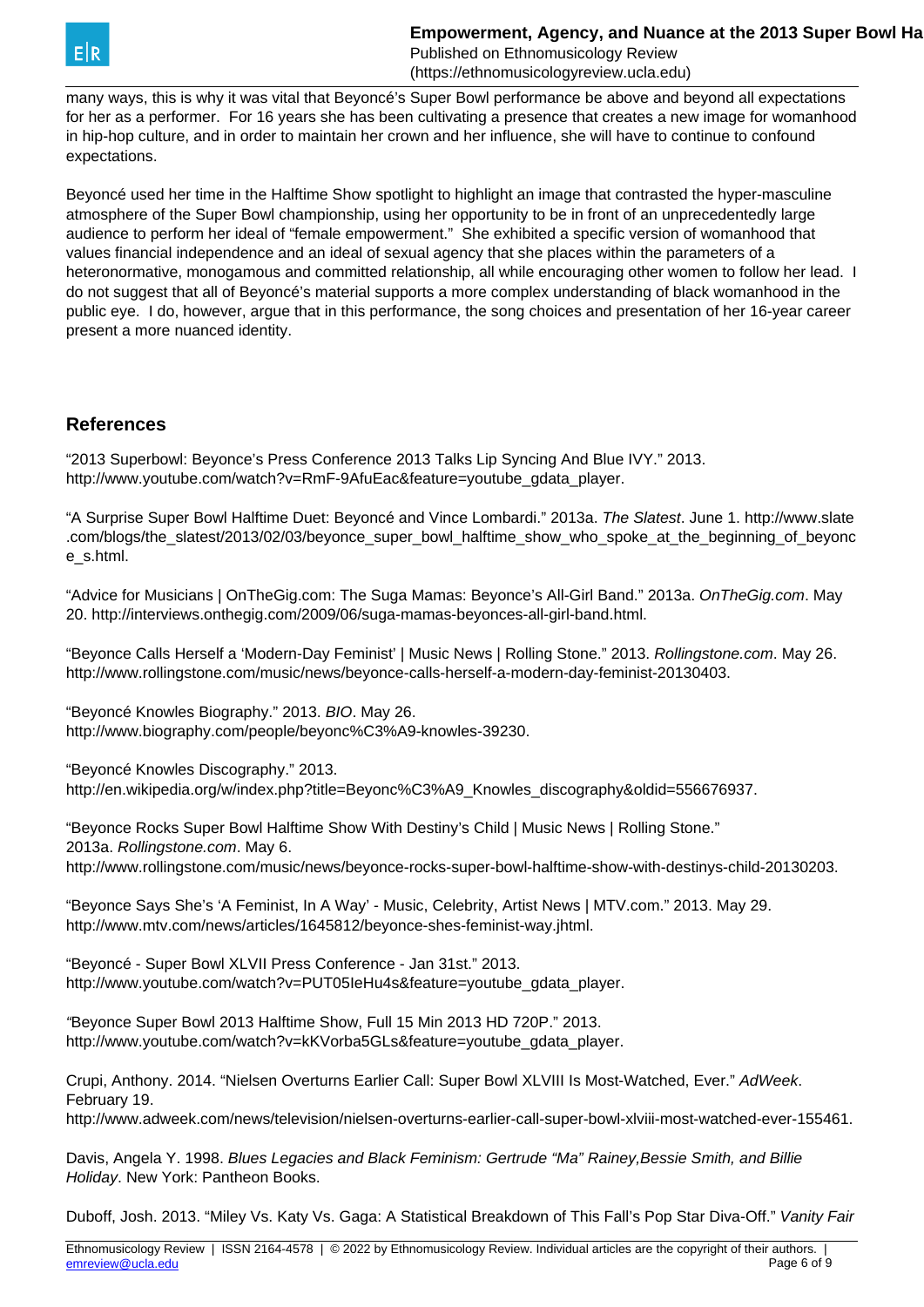

(https://ethnomusicologyreview.ucla.edu)

Blogs. http://www.vanityfair.com/online/oscars/2013/11/miley-katy-gaga-statistical-breakdown.

Durham, Aisha, Brittney C. Cooper, and Susana M. Morris. 2013. "The Stage Hip-Hop Feminism Built: A New Directions Essay." Signs. (March 1): 721–737.

Gallo, Phil. 2013. "Beyonce Draws Estimated 104 Million to Super Bowl Halftime". Article. Beyonce Draws Estimated 104 Million to Super Bowl Halftime. February 4. http://www.billboard.com/articles/news/1537910/beyonce-draws-estimated-104-million-to-super-bowl-halftime.

Hobson, Janelle. 2013. "The Rise of Beyoncé, The Fall of Lauryn Hill: A Tale of Two Icons."The Feminist Wire. May 14. http://thefeministwire.com/2013/05/the-rise-of-beyonce-the-fall-of-lauryn-hill-a-tale-of-two-icons/.

Hunter, Margaret, and Kathleen Soto. 2009. "Women of Color in Hip Hop: The Pornographic Gaze." Race, Gender & Class 16 (1/2): 170–91. doi:10.2307/41658866.

Hunter, Margaret. 2011. "Shake It, Baby, Shake It: Consumption and the New Gender Relation in Hip-Hop." Sociological Perspectives 54 (1): 15–36. doi:10.1525/sop.2011.54.1.15.

Johnson, Zach. 2013. "Beyonce Performs at the Super Bowl: Why Jay-Z Didn't Join Her on Stage." Usmagazine.com. June 1. http://www.usmagazine.com/entertainment/news/beyonce-performs-at-the-super -bowl-why-jay-z-didnt-join-her-on-stage-201342.

Kaufman, Gil. 2014. "Jigga Who? Beyonce Shares Fantasies With Sean Paul On 'Bonnie & Clyde' Sequel | MTV.com." March 2. <http://www.mtv.com/news/articles/1470568/beyonce-shares-fantasies-with-sean-paul.jhtml> [1].

Life is but a Dream. "HBO GO®. It's HBO. Anywhere.®." 2013. HBO GO®. May 27. http://www.hbogo.com/#home/ video&assetID=GOROSTGP39163?videoMode=embeddedVideo?showSpecialFeatures=false/.

Luckerson, Victor. 2014. "Why Beyoncé Will Make No Bills, Bills, Bills for Her Super Bowl Performance." Time, March 2.

http://business.time.com/2013/01/31/why-beyonce-will-make-no-bills-bills-bills-for-her-super-bowl-performance/.

"'I'm A Modern-Day Feminist'." 2013. The Huffington Post. May 26. http://www.huffingtonpost.co.uk/2013/04/03/beyonce-vogue-interview-modern-day-feminist\_n\_3005025.html.

"Madonna Super Bowl Half Time Show HD (2012) Very High Quality." 2012. http://www.youtube.com/watch?v=XmqiP3OXC74&feature=youtube\_gdata\_player.

McClary, Susan. 1991. Feminine Endings: Music, Gender, and Sexuality. Minneapolis: University of Minnesota Press.

McClary, Susan, and Robert Walser. 1994. "Theorizing the Body in African-American Music." Black Music Research Journal 14 (1): 75–84. doi:10.2307/779459.

"Obama Inauguration Ratings: 20 Million Tune In." 2013. Huffington Post. January 23. http://www.huffingtonpost.com/2013/01/23/obama-inauguration-ratings-bush\_n\_2535294.html.

Pough, Gwendolyn D. 2004. Check It While I Wreck It: Black Womanhood, Hip-hop Culture, and the Public Sphere. Boston: Northeastern University Press.

Peoples, Whitney A. 2008. "'Under Construction': Identifying Foundations of Hip-Hop Feminism and Exploring Bridges Between Black Second-Wave and Hip-Hop Feminisms." Meridians. (January 1): 19–52.

Powers, Ann and "Staff", N. P. R. 2011 (July 7). "Beyonce's Twin Kingdoms: Pop And Hip-Hop." NPR.org. November 29.

http://www.npr.org/blogs/therecord/2011/07/07/137658822/beyonces-twin-kingdoms-pop-and-hip-hop. Accessed 11/27/13.

Powers, Ann. 2013 "The Roots Of Beyonce's Super Bowl Spectacular : NPR." 2013. NPR.org. May 13.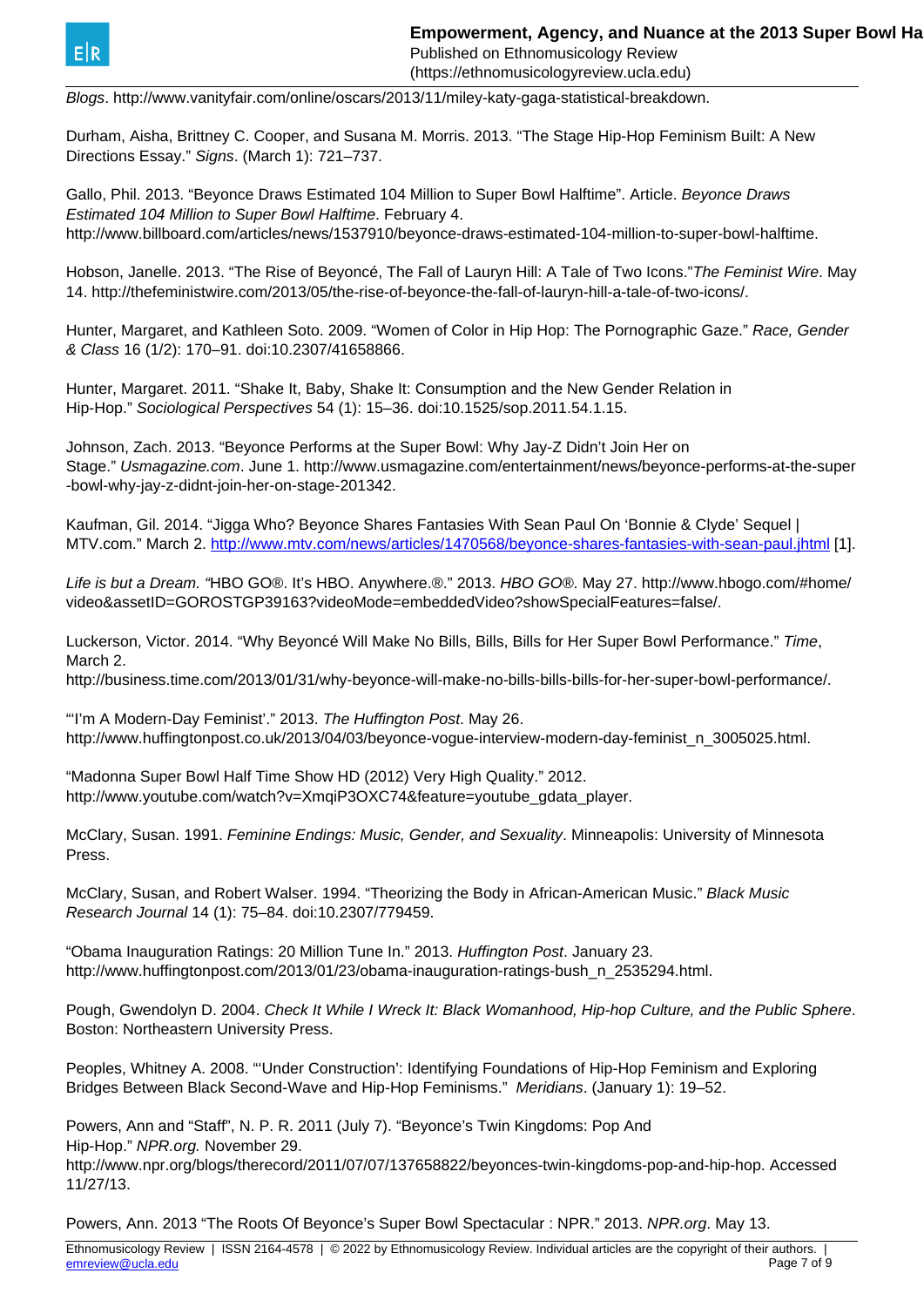<span id="page-7-0"></span>

Published on Ethnomusicology Review (https://ethnomusicologyreview.ucla.edu)

http://www.npr.org/blogs/therecord/2013/02/04/171053606/the-roots-of-beyonces-super-bowl-spectacular.

Rosen, Jody. 2013. "Her Highness." The New Yorker Blogs. http://www.newyorker.com/online/blogs/culture/2013/02/her-highness.html.

"Super Bowl Entertainment." Super Bowl XLVII New Orleans. http://www.nfl.com/superbowl/history/entertainment.

 "Top 5 Pseudo-Feminist Anthems." 2013. Washington City Paper. May 29. http://www.washingtoncitypaper.com/blogs/sexist/2009/12/09/top-10-pseudo-feminist-anthems/#comments.

Winfrey Harris, Tamara. 2013. "All Hail the Queen?" Bitch Media. http://bitchmagazine.org/article/all-hail-the-queen-beyonce-feminism.

[\[1\]](#page-7-0) Life is But a Dream, HBO documentary

[\[2\]](#page-7-0) "Super Bowl Entertainment"<http://www.nfl.com/superbowl/history/entertainment> [2]

[\[3\]](#page-7-0) There were, however, five men's voices heard throughout the performance including: an announcer promoting Pepsi in the introduction, Vince Lombardi during the presentation of "Girls", Shawn "Jay-Z" Knowles-Carter during "Crazy in Love", Sean Paul during "Baby Boy", and "Charlie" of the Charlies Angels Full Throttle movie at the end of "Independent Women (Part I)."

[\[4\]](#page-7-0) http://www.youtube.com/watch?v=kKVorba5GLs&feature=youtube\_gdata\_player

[\[5\]](#page-7-0) The only exception to this close-up rule happens when all three Destiny's Child members are present on stage. At that point, the camera works to keep the faces of all three women in the middle of the screen, which forces the shot to include a slightly larger portion of their bodies. See examples of Janet Jackson (and her infamous "nipple slip") and closeups of Britney Spears during their respective Super Bowl appearances for other examples of the portrayal of women in the Halftime Show.

[\[6\]](#page-7-0) [http://www.youtube.com/watch?v=kKVorba5GLs&feature=youtube\\_gdata\\_player](http://www.youtube.com/watch?v=kKVorba5GLs&feature=youtube_gdata_player) [3]

[\[7\]](#page-7-0) [http://www.youtube.com/watch?v=kKVorba5GLs&feature=youtube\\_gdata\\_player](http://www.youtube.com/watch?v=kKVorba5GLs&feature=youtube_gdata_player) [3]

[\[8\]](#page-7-0) "Top 5 Pseudo-Feminist Anthems" WashingtonCityPaper.com

[\[9\]](#page-7-0) Life is But a Dream, HBO documentary

[\[10\]](#page-7-0) "Beyoncé - Super Bowl XLVII Press Conference – January 31st" youtube.com

[\[11\]](#page-7-0) I do not mean to say she claims full credit for her work, but rather that she takes responsibility for the image and work she shows to the public. One example of how this was how she responded to criticism of her decision to sing to a recorded track during President Obama's second inauguration. She discusses this in the pre-Super Bowl press conference, which can be found here:<https://www.youtube.com/watch?v=PUT05IeHu4s> [4]

**Source URL:** <https://ethnomusicologyreview.ucla.edu/journal/volume/19/piece/798>